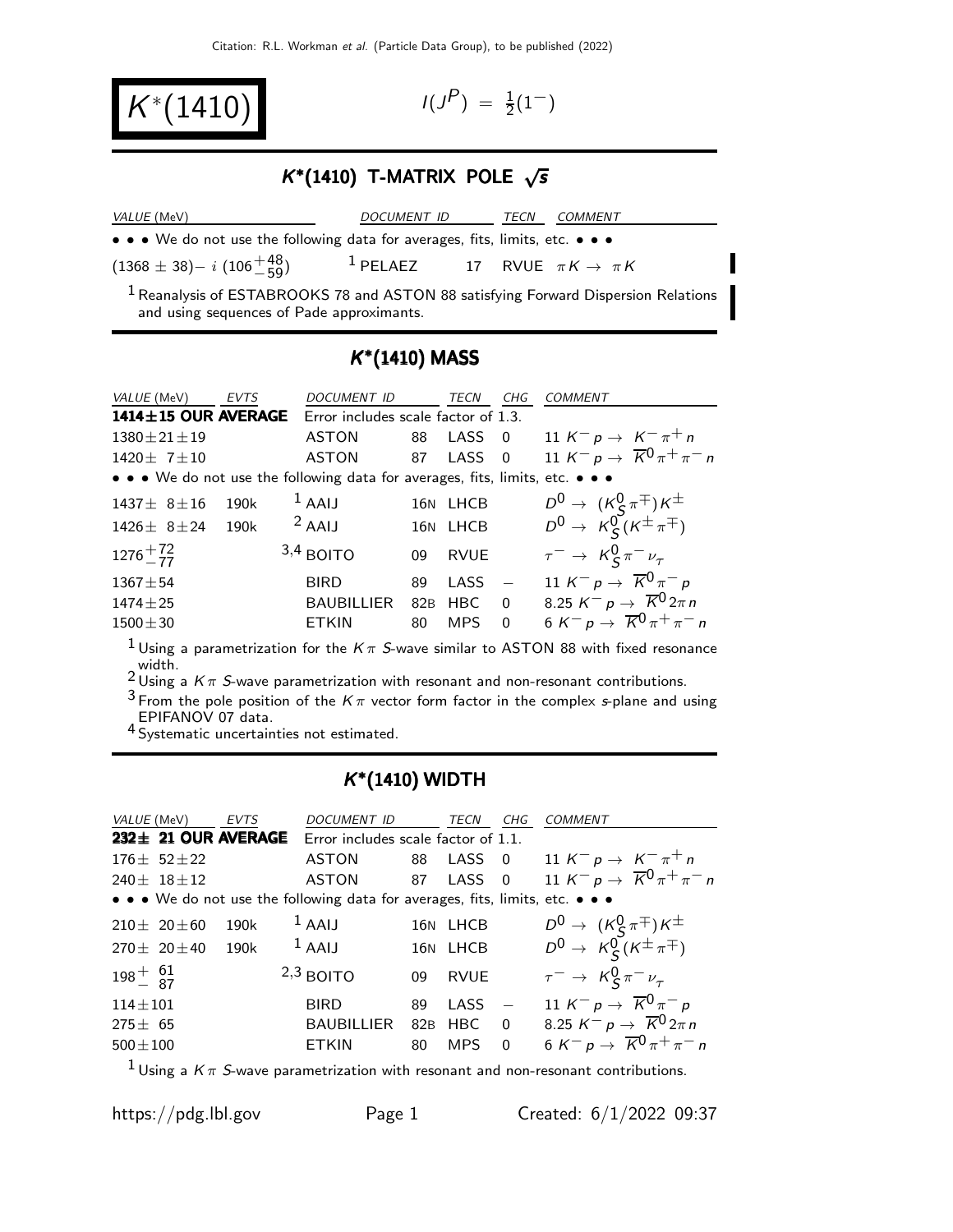$^2$  From the pole position of the  $K\pi$  vector form factor in the complex s-plane and using

EPIFANOV 07 data.<br><sup>3</sup> Systematic uncertainties not estimated.

# K ∗ (1410) DECAY MODES

|                     | Mode                                        | Fraction $(\Gamma_i/\Gamma)$ |      | Confidence level |
|---------------------|---------------------------------------------|------------------------------|------|------------------|
|                     | $\Gamma_1$ $K^*(892)\pi$                    | >40                          | $\%$ | 95%              |
|                     | $\Gamma_2$ $K \pi$                          | $(6.6 \pm 1.3)\%$            |      |                  |
| $\Gamma_3$ $K \rho$ |                                             | $\langle$ 7                  | $\%$ | 95%              |
|                     | $\overline{\Gamma}_4 \gamma \overline{K}^0$ | $< 2.3 \times 10^{-4}$       |      | 90%              |
| $\Gamma_{5}$        | $K\phi$                                     | seen                         |      |                  |

# K ∗ (1410) PARTIAL WIDTHS

| $\Gamma(\gamma K^0)$ |        |                                                  |      |         |  |
|----------------------|--------|--------------------------------------------------|------|---------|--|
| <i>VALUE</i> (keV)   | $CL\%$ | DOCUMENT ID                                      | TECN | COMMENT |  |
| $<$ 52.9             | 90     | ALAVI-HARATI02B KTEV $K + A \rightarrow K^* + A$ |      |         |  |

# K ∗ (1410) BRANCHING RATIOS

| $\Gamma(K\rho)/\Gamma(K^*(892)\pi)$                                                                                       |     |              |                    |      |        |                |                                                              | $\Gamma_3/\Gamma_1$ |
|---------------------------------------------------------------------------------------------------------------------------|-----|--------------|--------------------|------|--------|----------------|--------------------------------------------------------------|---------------------|
| VALUE                                                                                                                     | CL% |              | DOCUMENT ID        |      | TECN   | CHG            | <b>COMMENT</b>                                               |                     |
| < 0.17                                                                                                                    | 95  |              | <b>ASTON</b>       | 84   | LASS   | $\overline{0}$ | 11 K <sup>-</sup> p $\rightarrow \overline{K}^0 2\pi n$      |                     |
| $\Gamma(K\pi)/\Gamma(K^*(892)\pi)$                                                                                        |     |              |                    |      |        |                |                                                              | $\Gamma_2/\Gamma_1$ |
| VALUE                                                                                                                     | CL% |              | <b>DOCUMENT ID</b> |      | TECN   | CHG            | <b>COMMENT</b>                                               |                     |
| < 0.16                                                                                                                    | 95  |              | <b>ASTON</b>       | 84   | LASS 0 |                | 11 K <sup>-</sup> p $\rightarrow \overline{K}^0 2\pi n$      |                     |
| $\Gamma(K\pi)/\Gamma_{\rm total}$                                                                                         |     |              |                    |      |        |                |                                                              | $\Gamma_2/\Gamma$   |
| VALUE                                                                                                                     |     | DOCUMENT ID  |                    | TECN | CHG    |                | <b>COMMENT</b>                                               |                     |
| $0.066 \pm 0.010 \pm 0.008$                                                                                               |     | <b>ASTON</b> | 88                 |      |        |                | LASS 0 11 $K^- p \to K^- \pi^+ n$                            |                     |
| $\Gamma(K\phi)/\Gamma_{\rm total}$                                                                                        |     |              |                    |      |        |                |                                                              | $\Gamma_5/\Gamma$   |
| VALUE                                                                                                                     |     | EVTS         | DOCUMENT ID        |      |        | TECN           | <b>COMMENT</b>                                               |                     |
| seen                                                                                                                      |     | 24k          |                    |      |        |                | <sup>1</sup> AAIJ 21E LHCB $B^+ \rightarrow J/\psi \phi K^+$ |                     |
| $^{-1}$ From an amplitude analysis of the decay $B^+ \to \ J/\psi \phi K^+$ with a significance of 7.7 $\sigma$ . $^{-1}$ |     |              |                    |      |        |                |                                                              |                     |

# K ∗ (1410) REFERENCES

| AAIJ         |    | 21E PRL 127 082001              | R. Aaij <i>et al.</i>                |                     | (LHCb Collab.)  |
|--------------|----|---------------------------------|--------------------------------------|---------------------|-----------------|
| PELAEZ       | 17 | EPJ C77 91                      | J.R. Pelaez, A.Rodas, J.R. de Elvira |                     |                 |
| AAIJ         |    | 16N PR D93 052018               | R. Aaij <i>et al.</i>                |                     | (LHCb Collab.)  |
| <b>BOITO</b> | 09 | EPJ C59 821                     | D.R. Boito, R. Escribano, M. Jamin   |                     |                 |
| EPIFANOV     | 07 | PL B654 65                      | D. Epifanov et al.                   |                     | (BELLE Collab.) |
|              |    | ALAVI-HARATI 02B  PRL 89 072001 | A. Alavi-Harati et al.               | (FNAL KTeV Collab.) |                 |
| BIRD         | 89 | SLAC-332                        | P.F. Bird                            |                     | (SLAC)          |
|              |    |                                 |                                      |                     |                 |